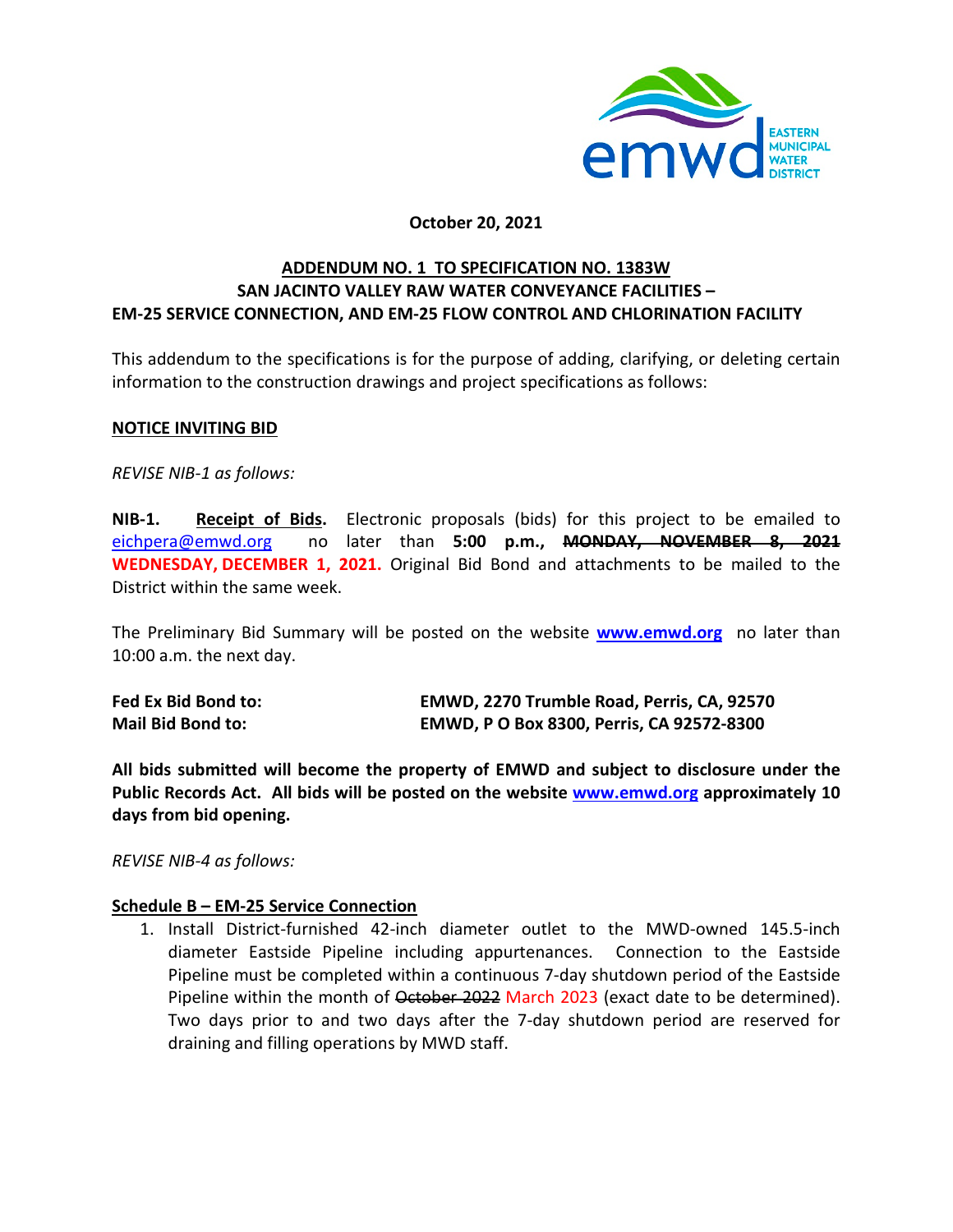*REVISE NIB-8 as follows:* 

**NIB-8. Contract Time**. No bid or bid security may be withdrawn for **seventy-five (75)** calendar days after the date bids are received. The successful bidder shall, **within seven (7)** calendar days after the District mails a notice of acceptance of bid, return the signed agreement and bonds, and attend the pre-construction conference at the District office. **The contract period shall commence seven (7) calendar days from the date of the Notice-of-Acceptance-of-Proposal. The Contractor shall complete all work, related to both Schedule A and Schedule B, including testing, within Four Hundred Twenty Five (425) Five Hundred Seventy Five (575) calendar days.**

## **BIDDING SHEETS**

REVISE the following bid item:

# **SCHEDULE A – FLOW CONTROL AND CHLORINATION FACILITY**

| <b>Bid</b><br>Item | <u>Qty</u>       | <u>Unit</u> | <b>Description</b><br>(Unit Price Written in Words)                                                                                                                                                                                           | Unit<br><b>Price</b><br>(Figures) | <b>Total</b><br>Amount<br>(Figures) |
|--------------------|------------------|-------------|-----------------------------------------------------------------------------------------------------------------------------------------------------------------------------------------------------------------------------------------------|-----------------------------------|-------------------------------------|
| 3                  | 25,000<br>11,300 | <b>CY</b>   | Removal and Site Restoration:<br><b>Soils</b><br>Removal and disposal of soil stockpile at<br>District-designated site along Esplanade<br>Warren<br>Road<br>between<br>and<br>Avenue<br>Sanderson Avenue, and restoration of site<br>surface. |                                   |                                     |
|                    |                  |             |                                                                                                                                                                                                                                               | \$                                | \$                                  |
|                    |                  |             | (words)                                                                                                                                                                                                                                       | Per CY                            |                                     |

# **SCHEDULE B – EM-25 SERVICE CONNECTION** *DELETE Bid Item No. 2 in its entirety.*

# **THE BIDDING SHEETS HAVE BEEN UPDATED AND ARE INCLUDED IN THE REVISED PROPOSAL PACKAGE MADE A PART OF THIS ADDENDUM. FAILURE TO SUBMIT THE REVISED PROPOSAL PACKAGE "MAY" DEEM YOUR BID NON-RESPONSIVE**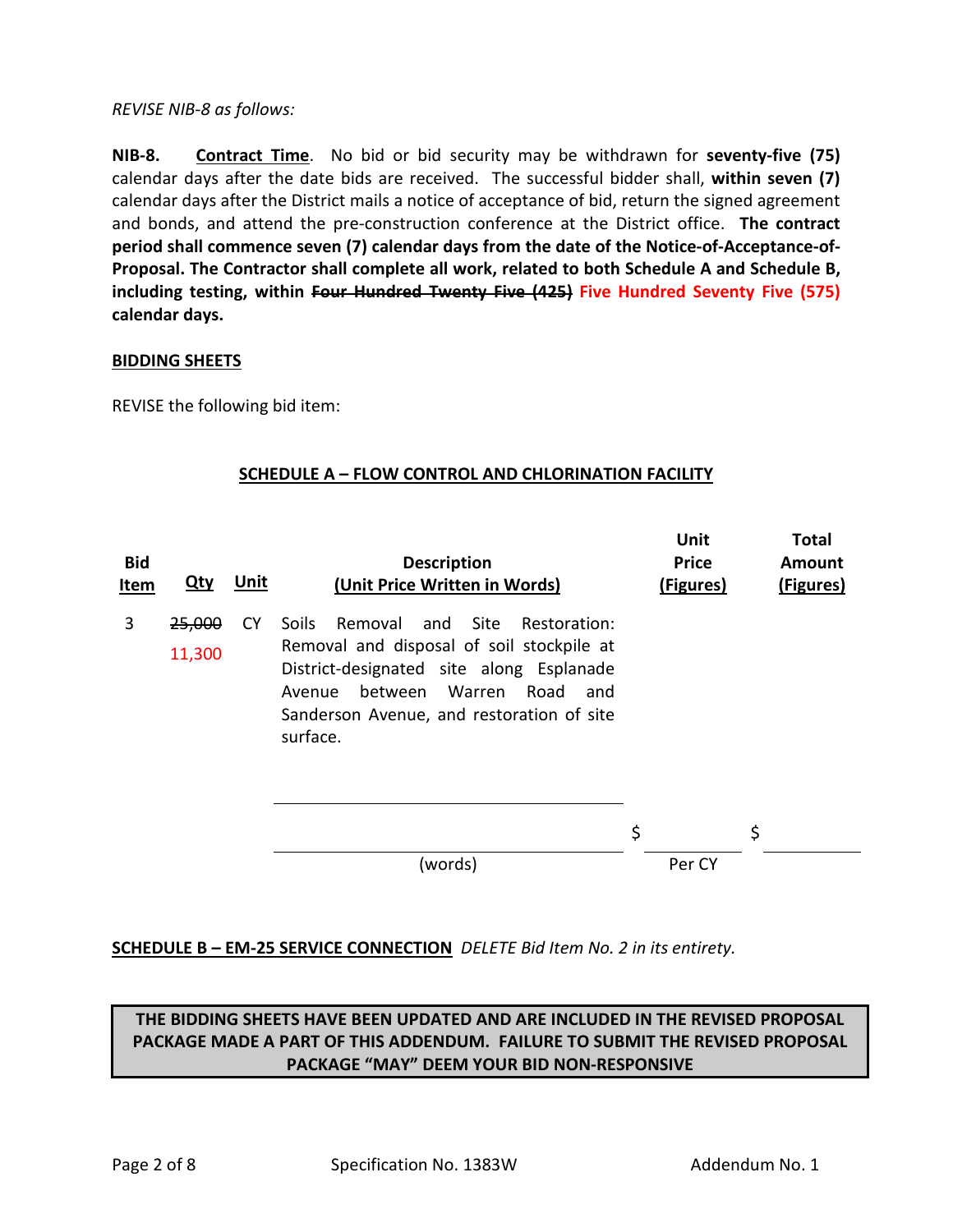# **SECTION H**

City of San Jacinto Encroachment Permit:

*DELETE County of Riverside Commercial Driveway Standard No. 207A, Sheets 1 and 2.*

Temporary driveways shall be constructed as shown on Drawing C1 (D-59262). Permanent driveways are not required as part of this Work.

### **SPECIAL CONDITIONS**

## **SC-03. Scope of Work.**

*REVISE SC-03 as follows*:

### **B. Schedule B – EM-25 Service Connection**

1. Install the District-furnished 42-inch diameter outlet riser to the MWD-owned 145.5 inch diameter Eastside Pipeline, including appurtenances. Connection to the Eastside Pipeline must be completed within a continuous 7-day shutdown period of the Eastside Pipeline. The shutdown period will be scheduled within the month of October 2022 March 2023. The exact shutdown start and end dates will be confirmed at a later time.

## **SC-64. Aluminum Monument Sign.**

*REVISE last sentence of SC-64 as follows*:

A sample of a District-approved sign can be found in Appendix I Appendix H.

### **SC-74. MWD Shutdown Timing.**

### *REVISE first paragraph in SC-74 as follows*:

As indicated in the Contract Documents, the planned MWD Eastside Pipeline shutdown is a continuous 7-day period within the month of October 2022 March 2023; however, should the District express to the Contractor that MWD has made available a shutdown window at an earlier timeframe, the Contractor shall make reasonable accommodation to meet said earlier shutdown timeframe at no additional expense.

*DELETE the second paragraph in SC-74.*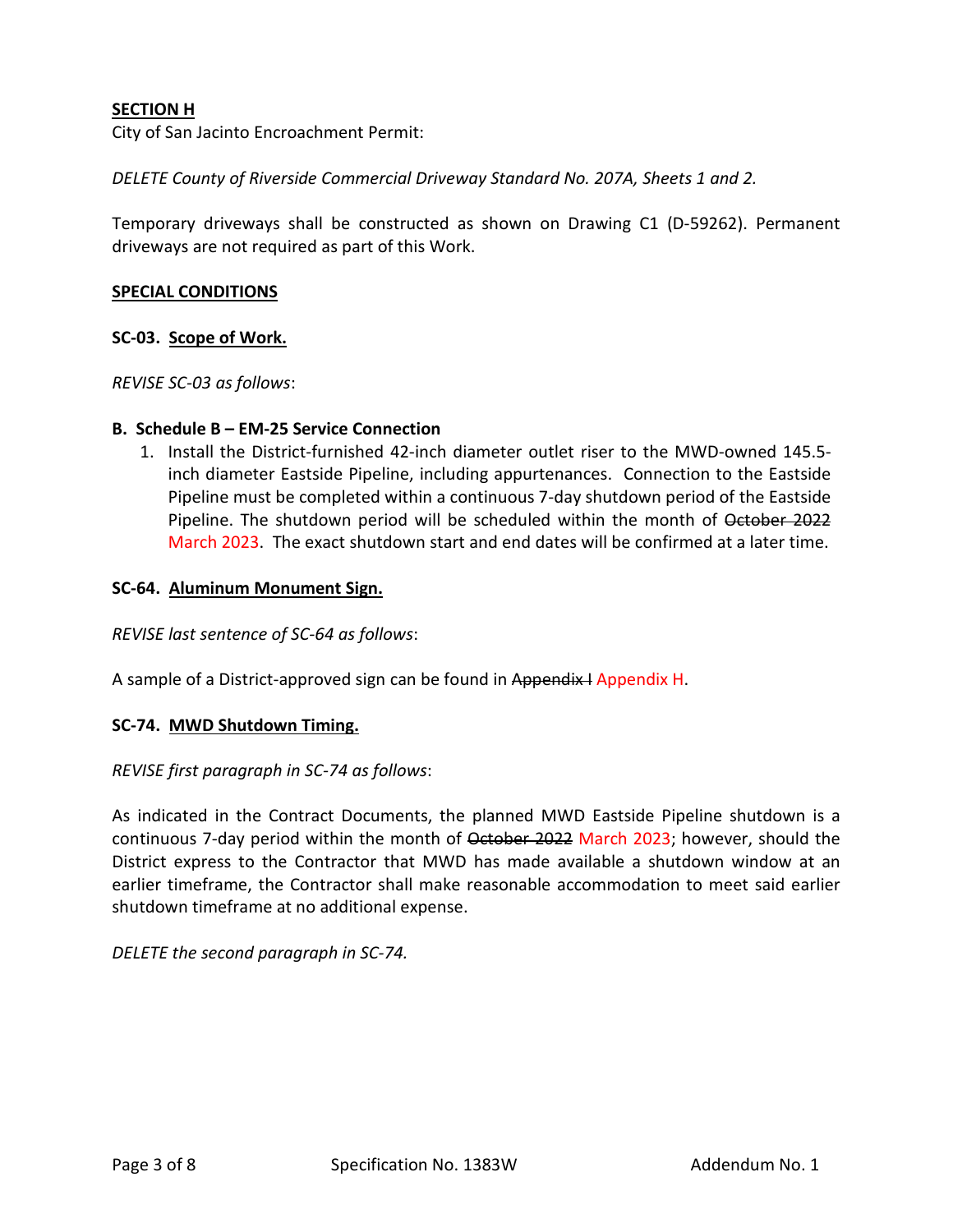## *ADD SC-77 as follows:*

# **SC-77. MWD EM-25 Service Connection Shutdown Provisions.**

Contractor shall provide two points of isolation on every outlet of the 42-inch riser before MWD will recharge the Eastside Pipeline. Acceptable configurations for achieving two points of isolation include a closed valve (locked out) with a blind flange; or alternatively, a closed valve (locked out) with a flanged pup spool / fitting with blind flange. Contractor will be required to support the riser, tee, valve, piping, and any appurtenances at all times and during the remaining construction until construction of the valve vault has been completed.

MWD will allow the Contractor to pothole and locate the Eastside Pipeline while it is active, provided that the Contractor submits an excavation plan to the District/MWD in advance for review and approval, which must include proposed work sequencing, work methods, equipment, loading, and schedule. Once the Eastside Pipeline pipe crown has been located, the Contractor may excavate to expose the future tie-in location, at a depth no greater than spring line and in accordance with the Contract documents. If the Contractor will maintain an open excavation on a live MWD facility for more than 48 hours, Contractor must submit a temporary shoring plan in advance for District/MWD review and approval including appropriate measures to prevent unwanted access to said facility.

# **EMWD DETAILED PROVISIONS (SCHEDULE A) – EM 25 FLOW CONTROL AND CHLORINATION FACILITY**

# **Division 1: General Project Provisions**

*DELETE 01026 Schedule of Values in its entirety and replace with attached.*

# **MWD DETAILED PROVISIONS (SCHEDULE B) – EM-25 SERVICE CONNECTION**

### **Division 1: General Project Provisions**

Section 01010 – Summary of Work

*REVISE second sentence of 1.01 B. 2. a. as follows*:

Connection to the Eastside Pipeline must be completed within a 7-day shutdown period of the Eastside Pipeline, between the dates of  $\theta$ ctober  $1^{st}$  and October 31<sup>st</sup> of 2021 March 1st and March  $31<sup>st</sup>$  of 2023.

*REVISE 1.02 C. as follows*:

Work hours or operations under the Contract during the 3-day 7-day shutdown period shall be 24 hours per day.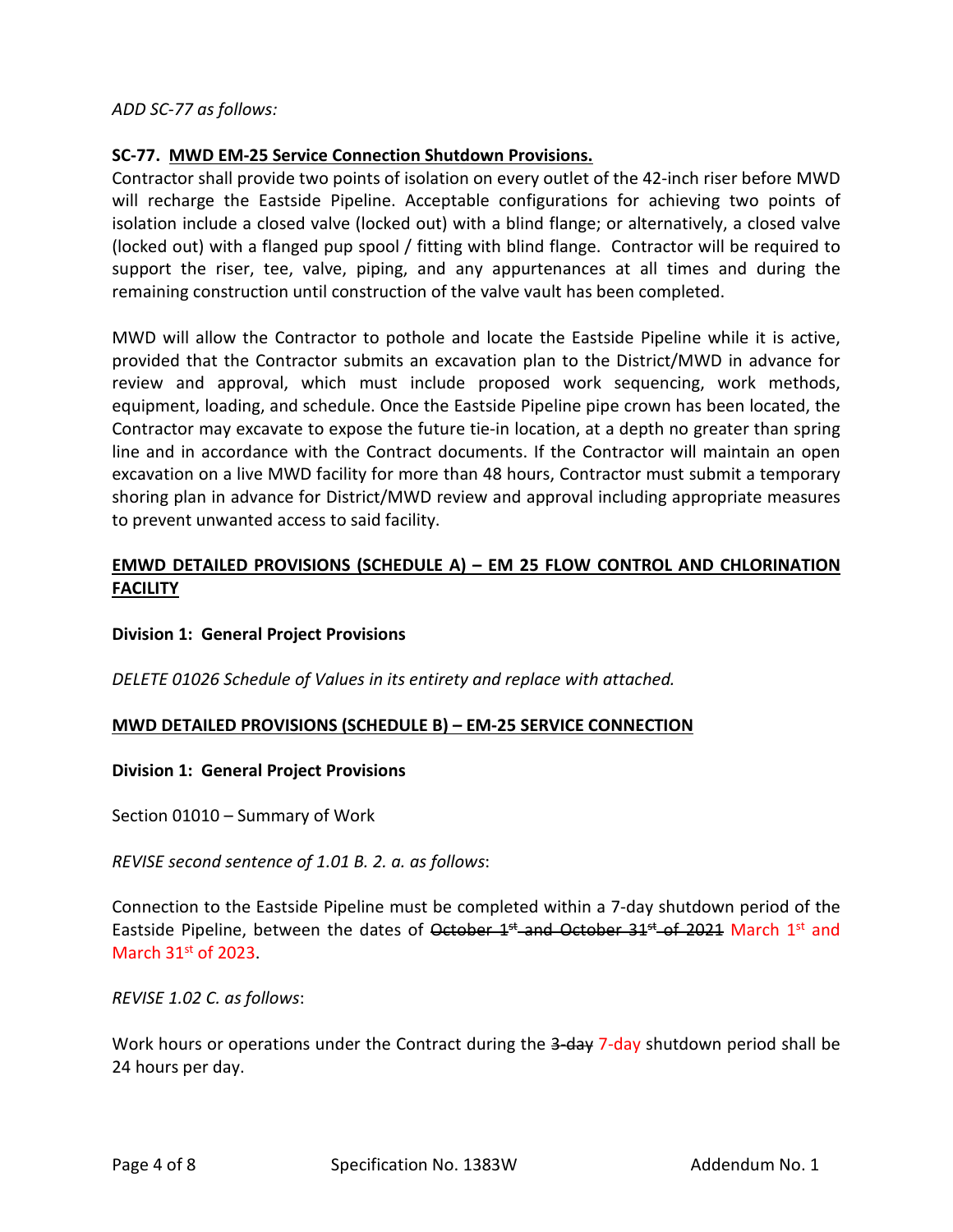Section 01100 – Shutdowns

*REVISE first sentence of 1.05 A. as follows*:

The Contractor shall have a maximum of three (3) seven (7) calendar days to complete all work necessary to perform the connection.

*REVISE 1.06 A. as follows*:

The Contractor shall perform all shutdown work within the durations stated above within one of the windows shown in the table below:

| Window                   | <b>Start Date</b>      | <b>End Date</b>         |
|--------------------------|------------------------|-------------------------|
| <b>Shutdown Window 1</b> | October 1st, 2021      | October 31st, 2021      |
|                          | <b>March 1st, 2023</b> | <b>March 31st, 2023</b> |

## **APPENDICES**

### **Appendix I MBE/WBE General Contractor's Requirements**

*DELETE Appendix I in its entirety and replace with attached.*

## **MANDATORY PRE BID WALK THROUGH**

A mandatory pre-bid walk-through meeting was conducted on October 5, 2021 at 9:00 a.m.

NOTE: Refer to EMWDs website to obtain the Pre-Bid Walk-Through Sign-In Sheet.

### **QUESTIONS & ANSWERS**

### **J.F. Shea Construction, Inc.**

- Q1. Drawing S4/D-59270 FOUNDATION PLAN calls for 3'-0" HIGH FRP HANDRAIL SEE NOTE 3. Note 3 states there are FRP HANDRAIL AND ACCESS GATES. It is not clear based on S4/D-59270 where the FRP handrail and access gates are located within the Chlorination Facility. If required, please provide the locations for the FRP handrail and access gates.
- A1. Delete Note 3 from Foundation Plan, Drawing S4/D-59270. FRP handrail / access gates are not required. Removable guard posts are required as shown on Drawing M3/D-59274.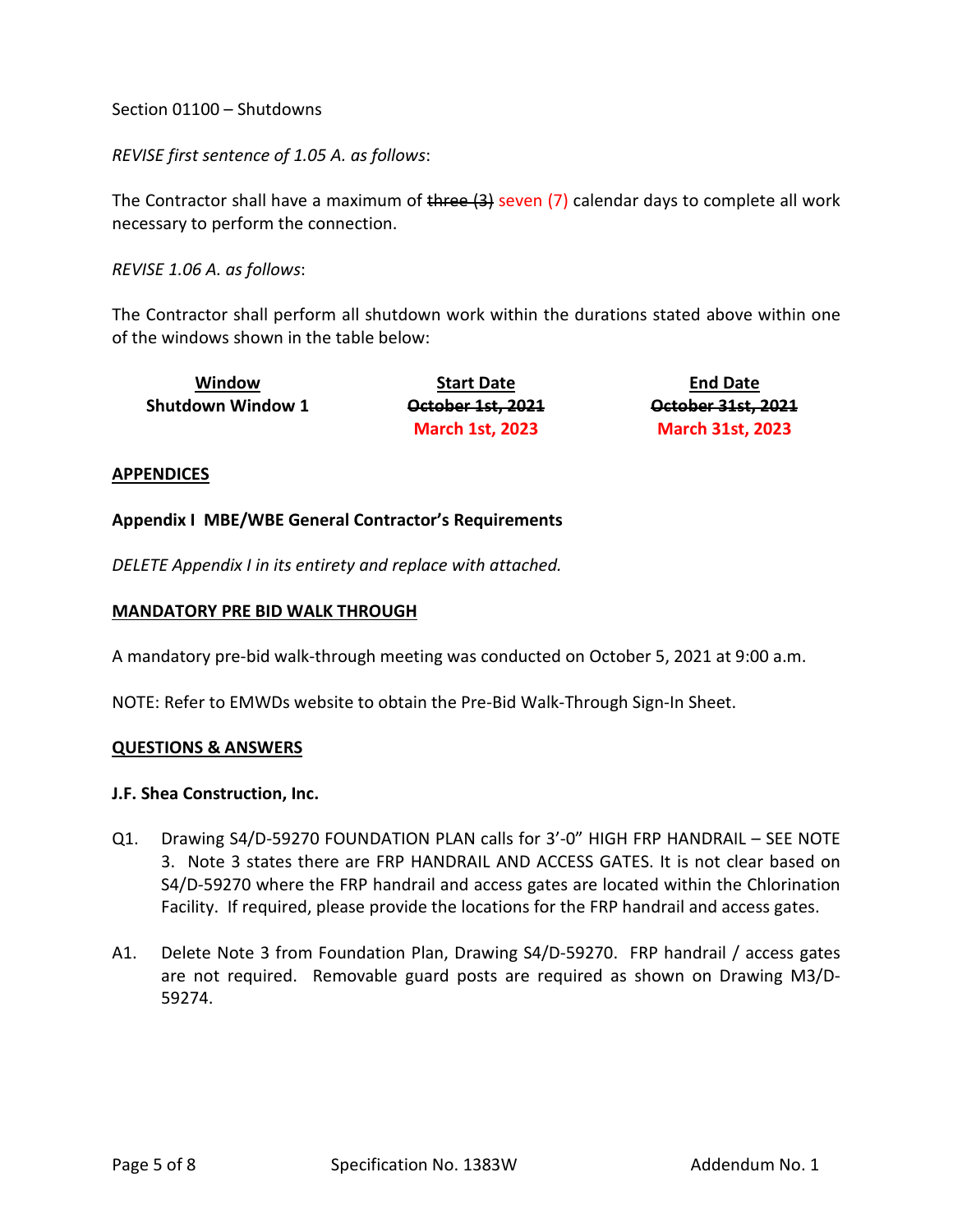- Q2. Section 09811-CHEMICAL RESISTANT COATINGS is in the technical specifications, but the location is not specified nor is it called-out anywhere on the contract drawings. If CHEMICAL RESISTANT COATINGS are required, please update the contract drawings and provide the location(s).
- A2. Chemical resistant coating per Section 09811 shall be applied to the interior of the Pump Out Drain Well as shown on Drawing C-1/D-59262.
- Q3. General Conditions F-04 Contractor's and Subcontractor's Insurance: Nonadmitted/Surplus Lines Insurance Carriers – our excess carrier is Llyod's of London Syndicate. Please advise if this will be acceptable.
- A3. Refer to Section F-04 item A for requirements of non-admitted carriers.
- Q4. General Conditions F-04 Contractor's and Subcontractor's Insurance: Builders Risk, Flood, and Earthquake Insurance and Special Conditions SC-10 Insurance: Builders Risk, Including Flood Insurance – please confirm that only Flood coverage is required for the Builders Risk, NOT Flood *and* Earthquake.
- A4. Refer to General Conditions F-04 where it states "If specified in the Special Conditions, the Contractor shall provide the following coverages (s): **earthquake and/or flood.**
- Q5. General Aggregate Cap Our policy has a general aggregate cap of \$10M for all projects. Please advise if this will be acceptable.
- A5. Per SC-10 paragraph one, an Aggregate limit (cap) is not allowed.

# **G2 Metal Fab**

- Q1. At Flow Control Facility per Detail 1 / CD1, there are 2 ea bollards around a pipe. What is the detail call-out for these bollards?
- A1. Removable Guard Post per Detail 7 on Drawing CD1/D-59265. This requirement is called out on Drawing C3/D-59264.
- Q2. At Flow Control Facility per Dwg M-1, there are 21 ea bollards around a pipe system. What is the detail call-out for these bollards?
- A2. Refer to Item Number 53 in the Material Schedule on Drawing M1/D-59272. The detail is Removable Guard Post per Detail 7 on Drawing CD1/D-59265.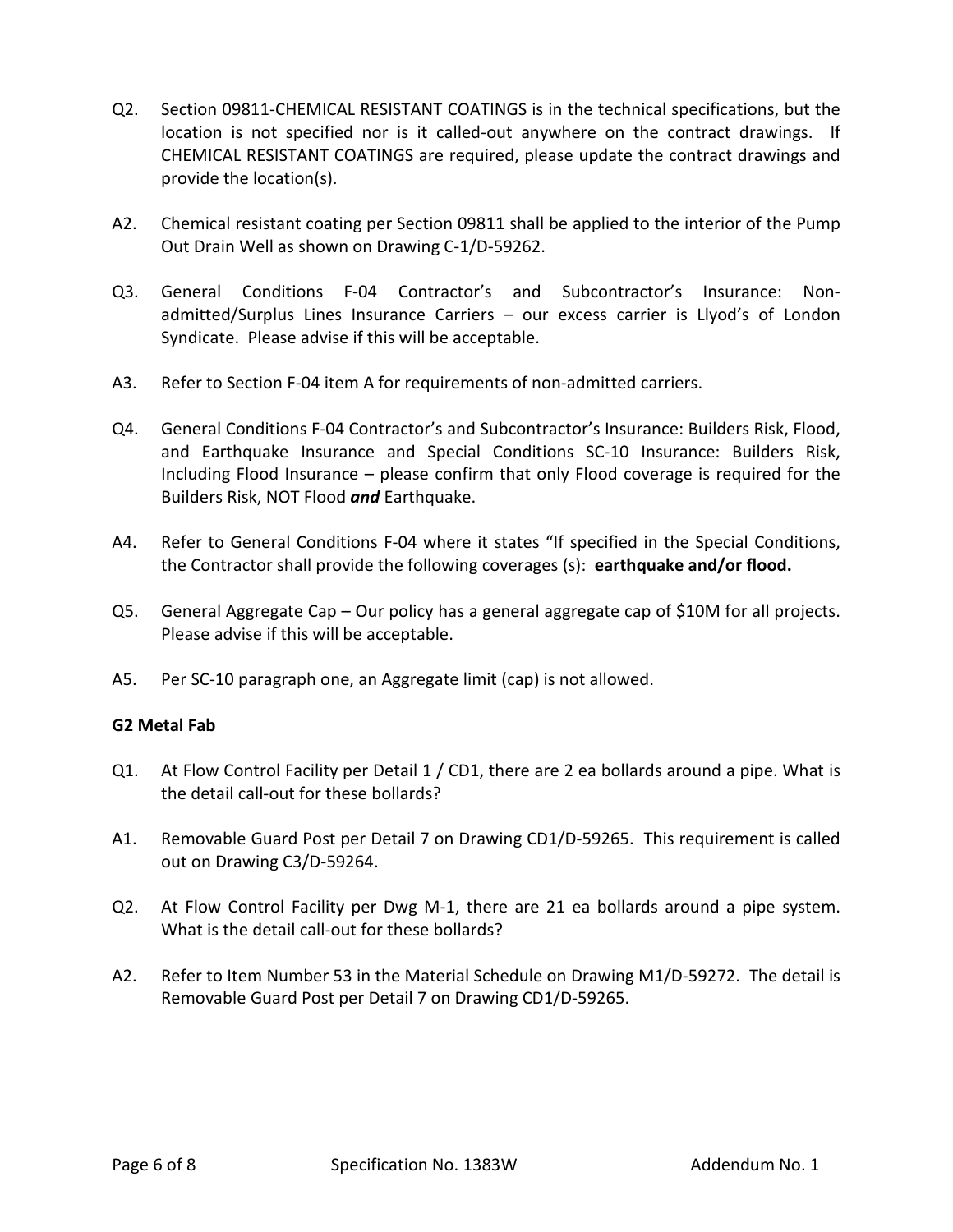- Q3. At Valve Service Platform per Dwg 1 / S-10, does the North Edge need Railings per 1 / STS-504?
- A3. Railing per MWD Standard 1/STS-501 will be required for a portion of the platform's north edge. Revised Sheet S-10/B-170373 reflecting this addition of railing will be issued in Addendum No. 2.
- Q4. Are all Railings Aluminum Railings per Note 3 / STS-501?
- A4. Yes, all railings shall be aluminum per Note 3 on MWD Standard STS-501.
- Q5. Detail 4 / STS-514 shows a Stud / Machine Bolt config for Grating attachment. In our past projects, this config has been difficult to shop weld to ensure the studs will be centered between the Grating Bars. They often need to be cut off in the field for re-welding or shipped loose for field welding. Is it acceptable to use Self-drilling screws? If not, Struct-Fast [\(www.structfast.com\)](http://www.structfast.com/) offers alternative types of grating clips that eliminate the need for field welding. If either of these alternative config is acceptable, it will save the cost for field welding of studs in between bearing bars.
- A5. Bid as shown.

# **Steve P. Rados, Inc.**

- Q1. Please advise the availability dates to obtain the items identified as the district furnished in Schedule A and B of the proposal package.
- A1. District will advise the awarded Contractor when District-furnished items become available. District-furnished items will be made available prior to their scheduled installation date.
- Q2. Please provide us the replacement Values of the district furnished items in Schedule A & B of the proposal package for insurance purposes.
- A2. Submit Insurance in accordance with the Contract requirements.

# *Addendum No. 2 forthcoming*